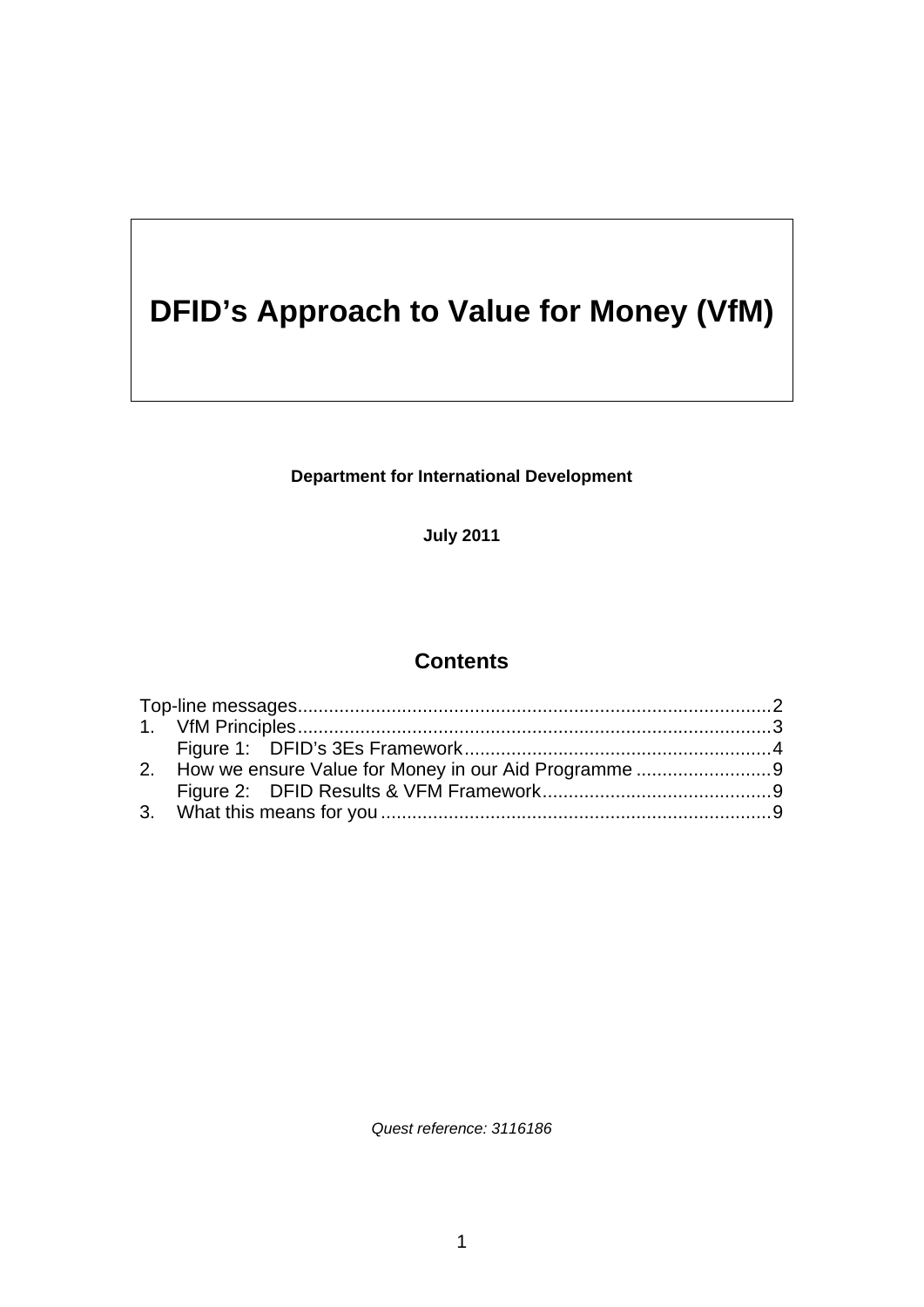## **Top-line messages**

- <span id="page-1-0"></span>• Value for Money (VfM) in our programme<sup>[1](#page-1-1)</sup> is about maximising the impact of each pound spent to improve poor people's lives.
- The purpose of the VfM drive is to develop a better understanding (and better articulation) of costs and results so that we can make more informed, evidence-based *choices*. This is a process of continuous improvement.
- VfM doesn't mean we only do the cheapest things, but we need to get better at understanding what is driving our costs and make sure that we are getting the desired quality at the lowest price. Where we work through partners we need to influence them to do the same.
- We need to understand what works- a judgement based on the strength of evidence supporting an intervention and making our assumptions explicit.
- We don't just do the easiest things to measure, but the agenda does mean we have to get better at measuring. We need to be more innovative in how we assess value and we need to get better at articulating what results we are buying with UK taxpayer's money. Where we work through partners we have to influence them to do the same.
- Our partner countries play a critical role in delivering results. For this reason we support partner countries to lead their own development. We try to work with the grain of the political process in achieving development and we expect the same from our partner organisations that we work through.
- We want to improve the VfM of all aid not just DFID's own.
- When we make decisions about our core contributions to partners such as multilateral agencies we have to ask additional questions that look beyond their effectiveness and also considers their focus and level of ambition. The Multilateral Aid Review (MAR) asked these questions.
- Increased transparency and accountability in our operations will help to drive the VfM agenda and all staff need to be prepared to explain their VfM decisions publicly.
- All staff need to make VfM considerations central in deciding what we do, how we implement and how we learn lessons.

*[Back to top](#page-0-0)*

1

<span id="page-1-1"></span><sup>1</sup> This document focuses on VfM of our Programme spend and does not deal with issues of Value for Money in our operating costs.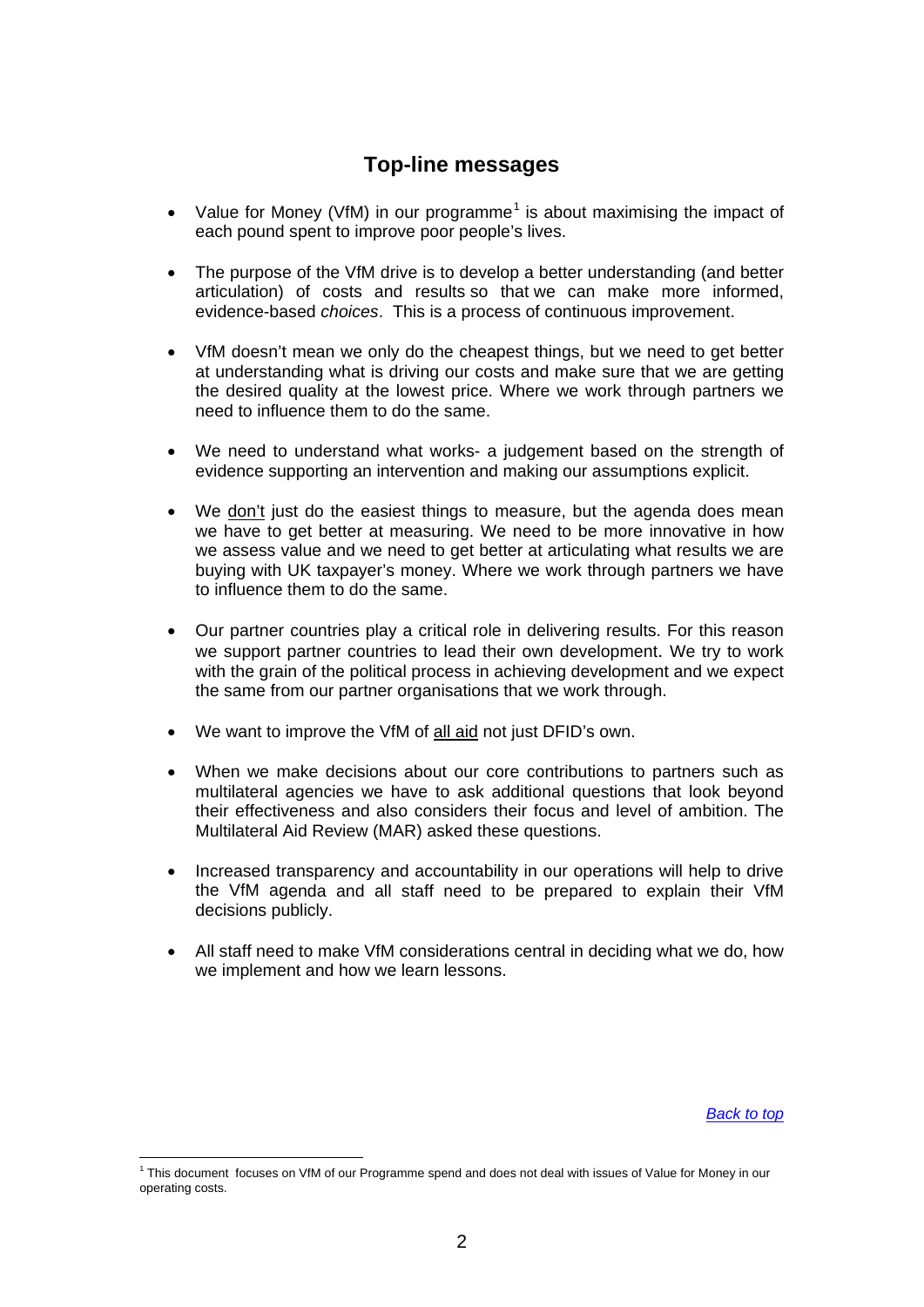# <span id="page-2-0"></span>**1. VfM Principles**

 The National Audit Office (NAO) defines VfM as being 'the optimal use of resources to achieve intended outcomes'. It's useful to contextualise this when we consider VfM in our aid programme.

#### **Value for Money in DFID's programme means:**

*We maximise the impact of each pound spent to improve poor people's lives.* 

- VfM is not a new concept or a hurdle we have to jump over in order to be allowed to carry on doing development; it's about maximising the impact of each pound spent to improve poor people's lives.
- The decision to invest in an intervention requires a judgement of whether the expected development results justify the costs. The diversity in our portfolio makes it difficult to produce comparable measures of what constitutes good value for money for many interventions. So the Investment Committee decided against introducing a standard hurdle rate of return for DFID interventions.
- To maximise the impact of UK aid we need to be very clear about the results (outputs and outcomes) we expect to achieve as well as the costs. We also have to be confident in the strength of the evidence base and explicit in stating the underlying assumptions we are relying on in achieving the outputs and outcomes. This means looking at the 3Es – economy, efficiency, effectiveness as well as the strength of the links in the chain. When we make judgements on the effectiveness of an intervention we need to consider issues of equity. This includes making sure our development results are targeted at the poorest and include sufficient targeting of women and girls. Value for Money is about maximising each of the 3Es, so that we have maximum effectiveness, efficiency and economy for each intervention.
- When we make decisions about our core contributions to partners such as multilateral agencies we have to ask some additional questions. These include questions such as to what extent does the organisation focus on poor countries or humanitarian need and what is their level of ambition when it comes to tackling challenging objectives. A comprehensive list of what to consider is set out in Annex 1 of the Multilateral Aid Review.<sup>[2](#page-2-1)</sup>

*[Back to top](#page-0-0)*

1

<span id="page-2-1"></span><sup>&</sup>lt;sup>2</sup> http://www.dfid.gov.uk/Documents/publications1/mar/multilateral\_aid\_review.pdf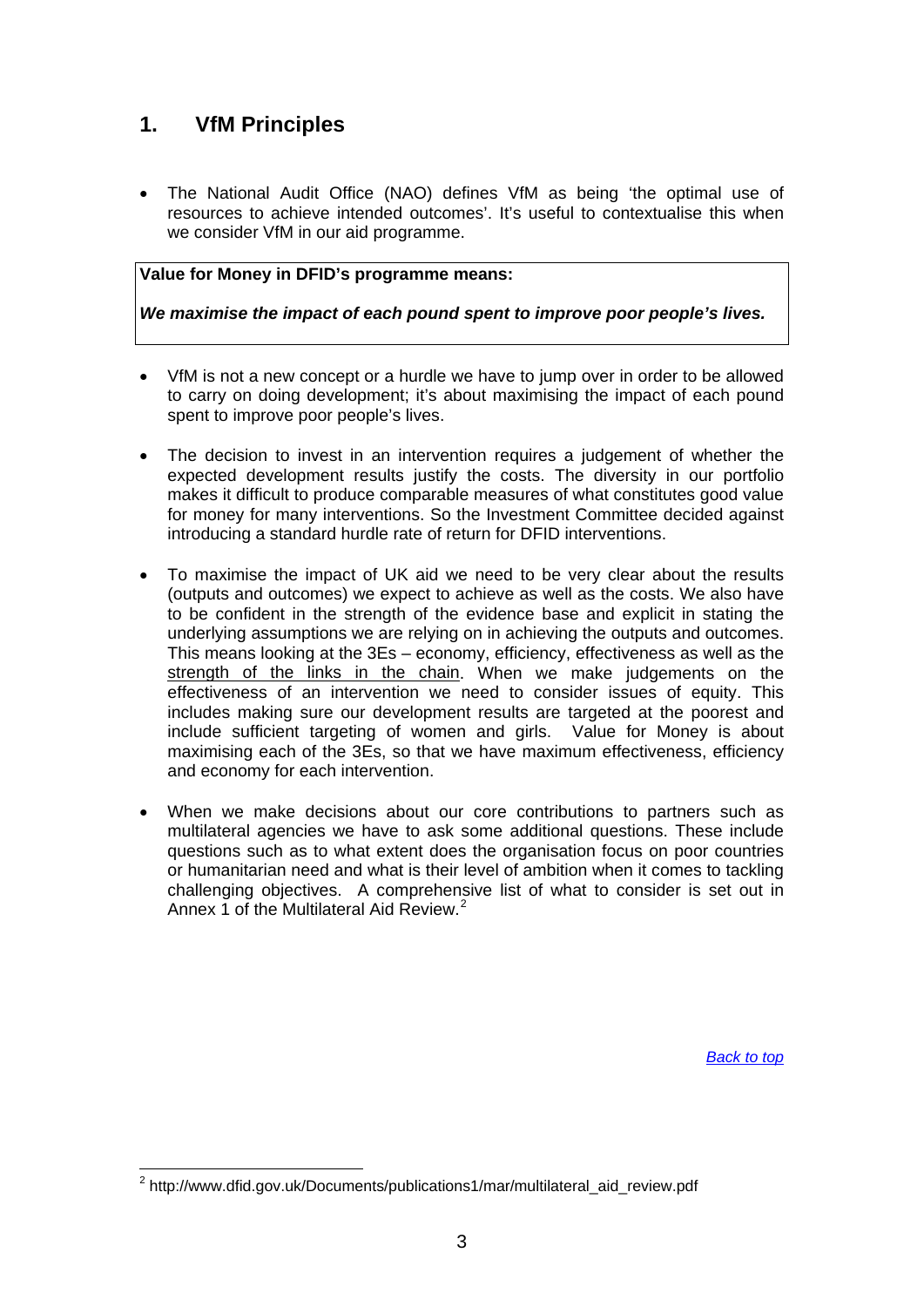

### <span id="page-3-0"></span>**Figure 1: DFID's 3Es Framework**

#### **3Es**

- **Economy** Are we or our agents buying inputs of the appropriate quality at the right price? (Inputs are things such as staff, consultants, raw materials and capital that are used to produce outputs)
- **Efficiency:** How well do we or our agents convert inputs into outputs? (outputs are results delivered by us or our agents to an external party. We or our agents exercise strong control over the quality and quantity of outputs)
- **Effectiveness:** How well are the outputs from an intervention achieving the desired outcome on poverty reduction? (Note that in contrast to outputs, we or our agents do not exercise direct control over outcomes)
- **Cost-effectiveness:** How much impact on poverty reduction does an intervention achieve relative to the inputs that we or our agents invest in it?
- **Results:** DFID's 3Es framework shows that the Value for Money agenda is not just about cutting costs. What we're directly buying with taxpayer money (outputs) and what this transforms into at the development outcome level are key parts of the VFM agenda. The results agenda is about being clear what outputs and outcomes we can realistically expect from an intervention whether this is from a direct DFID intervention or working through a partner. These results are not just short-term tangibles but should also be longer-term sustainable benefits for developing countries. We need to continue to drive forwards the agenda and influence all our partners to get better at expressing results.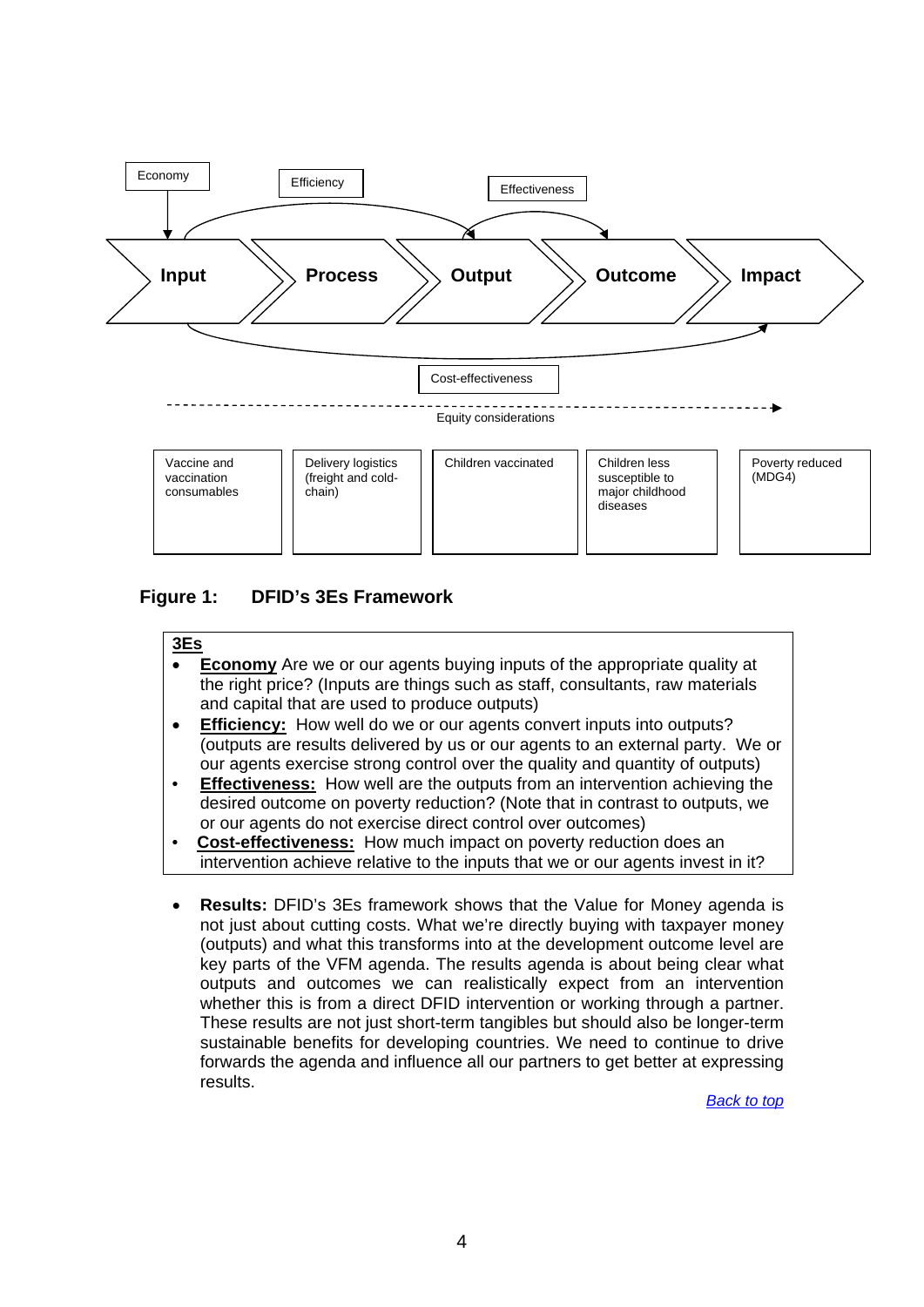### **Example 1 - Effectiveness: Are DFID's education investments delivering education outcomes of value?**

The National Audit Office (NAO) produced a report on the UK's Bilateral Support to Primary Education as part of their VfM Studies in 2010. One of its main criticisms was that DFID was focusing too much on the attendance of students and not enough on children completing primary school and securing good learning outcomes. For example in Ghana, only 26% of final grade primary school children are proficient in English and only 11% in maths. So we were not ensuring that investment in enrolment was paying enough dividends for the children going to school, many of them for the first time.

In response, DFID has committed to all its education programmes taking steps to measuring and monitoring learning outcomes - and all our Operational Plans must measure primary completion rates.

 **Costs: VfM doesn't mean we only do the cheapest things, but we do have to get better at understanding our costs.** Just because educating a girl in Ghana might cost less than educating a girl in DRC it doesn't mean we should divert all our funds to girls' education in Ghana. Context matters and we take this into account in our VFM judgements. Costs are going to vary based on the different environments we work in. The hardest to reach people and places are more expensive to deliver development results to. We don't shy away from this. The important thing is to understand our cost drivers and to make sure we get the desired quality of inputs at the cheapest possible price. Where we work through partners we need to be confident that they have the right systems and behaviours in place to also do this. We need to encourage them to continually improve in these areas.

### **Example 2 - Economy: Key education unit costs**

DFID's 2009 Education Portfolio Review identified wide variations in key education unit costs. For example on text-books, there was a ten-fold variance between highest and lowest cost countries, with a text-book costing \$5 in Nigeria and \$0.5 in Vietnam. The 2010 NAO Education VFM Study found that "unit cost variations remained unexplained" and "only 3% of projects tracked cost-effectiveness or efficiency. As a result, DFID cannot easily analyse trends in value for money over time or between different providers".

In response, DFID has committed all its education programmes to investigate opportunities to drive down unit costs without compromising education quality. We expect all new Education Business cases to systematically track 5 key education input unit costs: teacher salaries; teacher training; textbooks; school/classroom construction; girls' education stipends. We will also seek to track 4 key education output unit costs to the extent possible: cost of supporting a child in primary school; in lower secondary school; to complete primary school; to graduate primary with minimum learning achievement.

 **We need to understand what works- a judgement based on the strength of evidence supporting an intervention and making our assumptions explicit.** The development results that we actually achieve from a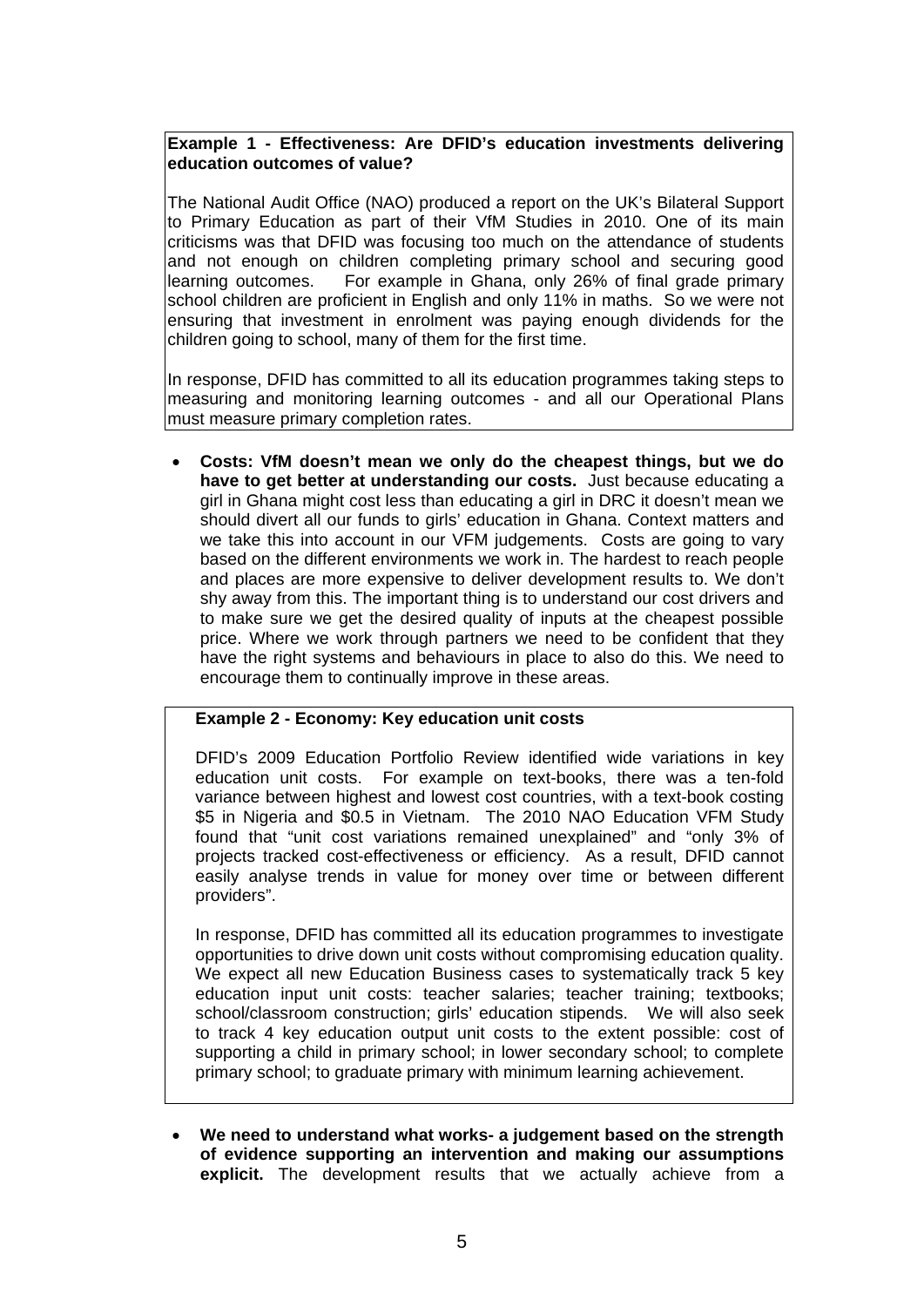programme depend on whether our intervention logic was correct from the outset. This depends on the strength of the evidence behind the intervention and whether our assumptions were correct. The intervention will represent poor value for money if either the evidence or the assumptions are wrong and because of this we fall short in the development results we actually achieve. We are introducing a variety of tools to help staff access the latest evidence in various themes including systematic reviews of evidence. These will be made available to staff through a 'one-stop shop' on evidence. In the areas where there is limited evidence about what works, we need to ensure there are strong monitoring and evaluation plans in place and we should consider the need for impact evaluation. We should encourage our partners to take a similar approach.

- **We don't just do the easiest things to measure, but the agenda does mean we have to get better at measuring.** We are concerned with longterm, transformational change. We care about the results achieved of all development resources not just our own. But we need to be better at articulating what we are getting for our money. It's very hard to quantify some benefits e.g. what is the value of a free and fair election? But demonstrating results and tackling difficult development issues are not alternatives- we need to do both.
- **We need to be more innovative in assessing value** e.g. explore ways of getting views and opinions from those who are intended to benefit from our aid. Where it proves impossible to get sensible measures of value at the impact or outcome level then we need to make sure we are measuring inputs and outputs and have good evidence that shows how what we are doing will lead to the intended outcome.
- **We need to be clearer about attribution.** DFID can take credit for outputs, e.g. trained teachers, which occur as a direct result of inputs we are responsible for (attribution), although we cannot claim direct responsibility for outcomes such as learning, which can be driven by a number of factors. Despite this, we still need to record our estimated contribution to these outcomes. We need to encourage all those we work with to also get better at working out their attribution and contribution to results.
- **Our partner countries play a critical role in delivering results.** The domestic political process in each country is the key determinant of development outcomes and trajectory in that country. For this reason we support partner countries to lead their own development and we try to work with the grain of the political process. Our relationships and influence with partner countries can have a major impact on the VfM of our aid programme. We will be increasing our work with country partners to help them to improve the VfM of their spending. For instance, this will be an important part of our strengthened approach on Budget Support.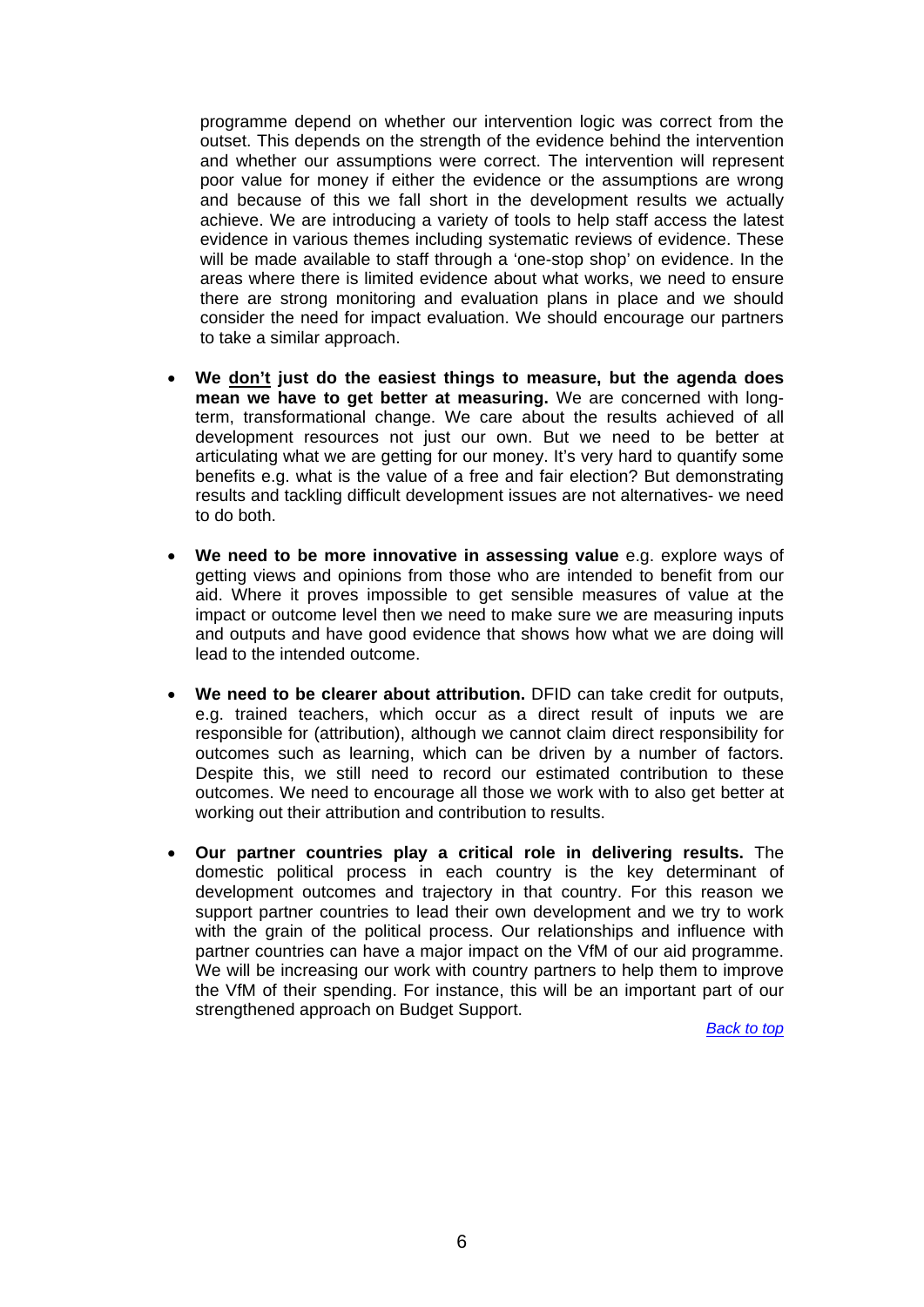### **Example 3: Efficiency- Improving the efficiency of education systems**

The NAO report on our bilateral support to primary education identified the high rates of teacher absenteeism and pupils repeating years or dropping-out as particular areas of concern for wasted investment. Although we were contributing to the governments' budget we weren't discussing these important issues with them. If the teachers aren't at work, we and the partner government are paying money that isn't delivering a benefit to childrenmoney that might have delivered more benefits to them or other vulnerable groups by using it in different ways.

In response, DFID is improving the efficiency of education systems through benchmarking and accountability initiatives. DFID and World Bank education advisers will use a range of tools from these initiatives to inform our education programmes and to support our partner governments.

- **Our Commercial Strategy is a key part of the VfM agenda.** Often our spend is through partners and the challenge is to help improve their delivery of VfM. Our Commercial Strategy<sup>[3](#page-6-0)</sup> shows how we can use procurement tools and greater commercial awareness to achieve this: in our funding choices; in the design of our programmes; through assessment of partner capability and in understanding and leveraging impact from markets.
- **How we manage our aid programme is vital.** We need to have strong programme management to make sure our programmes stay on track, achieve the intended results, and are delivered on time and within budget. This can often be very challenging, especially in situations when we depend on the actions of others rather than only our own. We need to be realistic at the outset about what our programmes can achieve and we have to be regularly reviewing all our programmes to make sure they continue to represent good value for money. Where programmes no longer represent good VfM they should be stopped.
- **Improving financial management across the organisation remains critical.** In order to ensure that we get the most value from all our investments we are driving forward improvements in our monitoring and reporting capability to ensure that we can both track and reallocate resources where this is appropriate. We will improve our assessment of the financial case for each intervention and our work on allocations will ensure that funds are targeted at countries and organisations which can make the most impact.
- **We are interested in improving the VfM of all aid, not just DFID's.** We will be placing greater focus on the extent to which partners (such as Civil Society and Multilaterals) who use DFID funds, achieve VfM. This will be achieved through ensuring our partners understand what we mean by improving VfM for their type of spending and rigorously monitoring progress through our Annual Reviews and Project Completion Reports.

*[Back to top](#page-0-0)*

1

<span id="page-6-0"></span> $3$  Commercial Strategy available online http://www.dfid.gov.uk/Working-with-DFID/Procurement/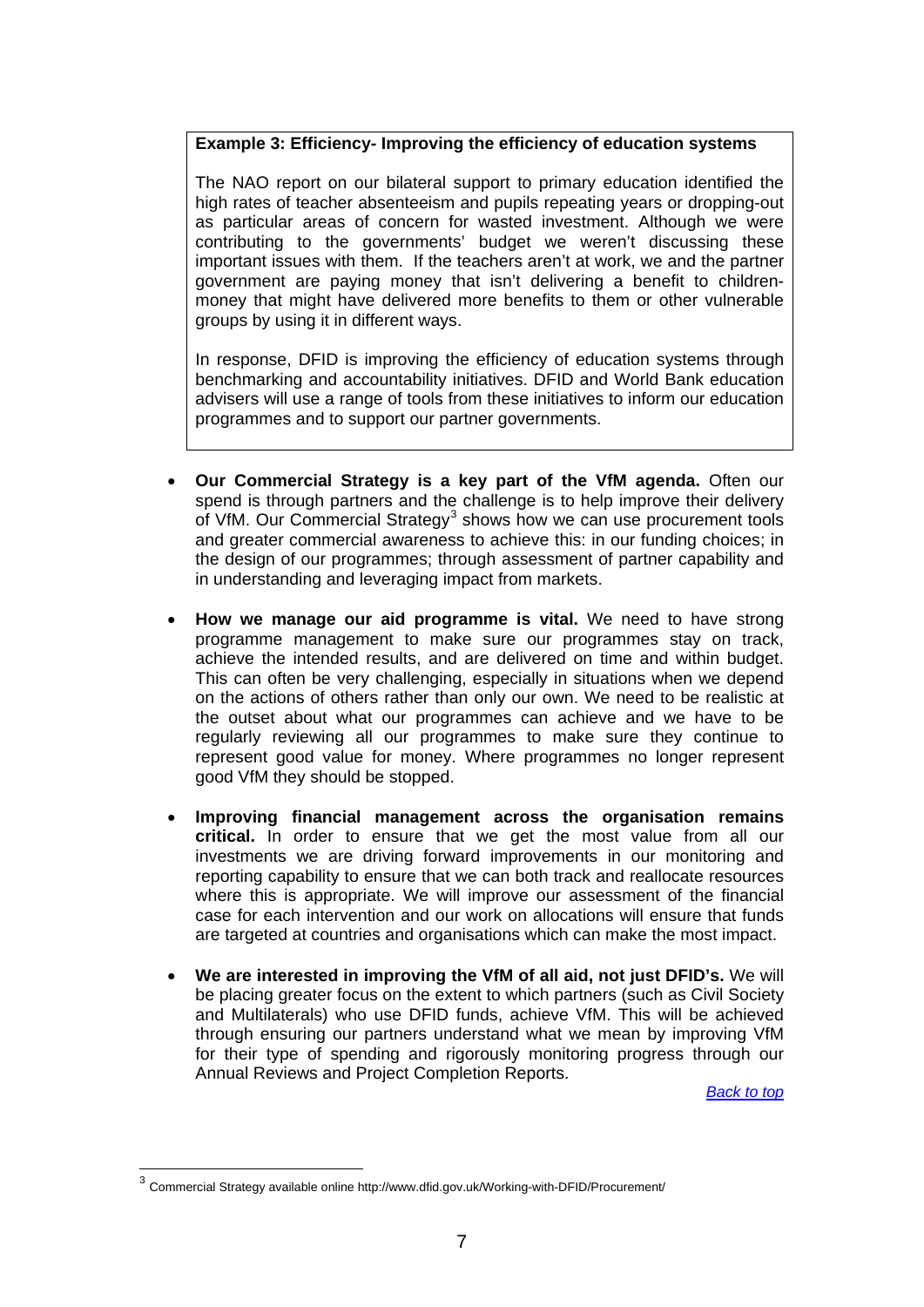### **Example 4: Broader VfM issues to be considered when working with Partners (Multilateral example)**

The MAR assessed the VfM offered by the 43 Multilateral Agencies that DFID funds. This comprehensive assessment reviewed each agency against a set of 10 key criteria; whilst it incorporated issues of cost and value consciousness linked to the 3Es it also incorporated broader issues that impact on an organisation's VfM. For, example the MAR assessment of IDA found that the way that they interacted with their partners was poor, particularly around their use of country systems – this behaviour reduces the overall VfM IDA offers.

In response to this through the IDA 16 replenishment negotiations DFID ensured that their results framework has specific targets to track and improve their use of country systems.

 **Choice of delivery agent matters.** The MAR assessed the VfM offered by Multilaterals at a corporate level - it sets out our understanding of their strengths and weaknesses. When choosing a delivery agent at country level offices should satisfy themselves that the weaknesses identified by the MAR either do not apply or can be effectively mitigated (with the appropriate actions identified).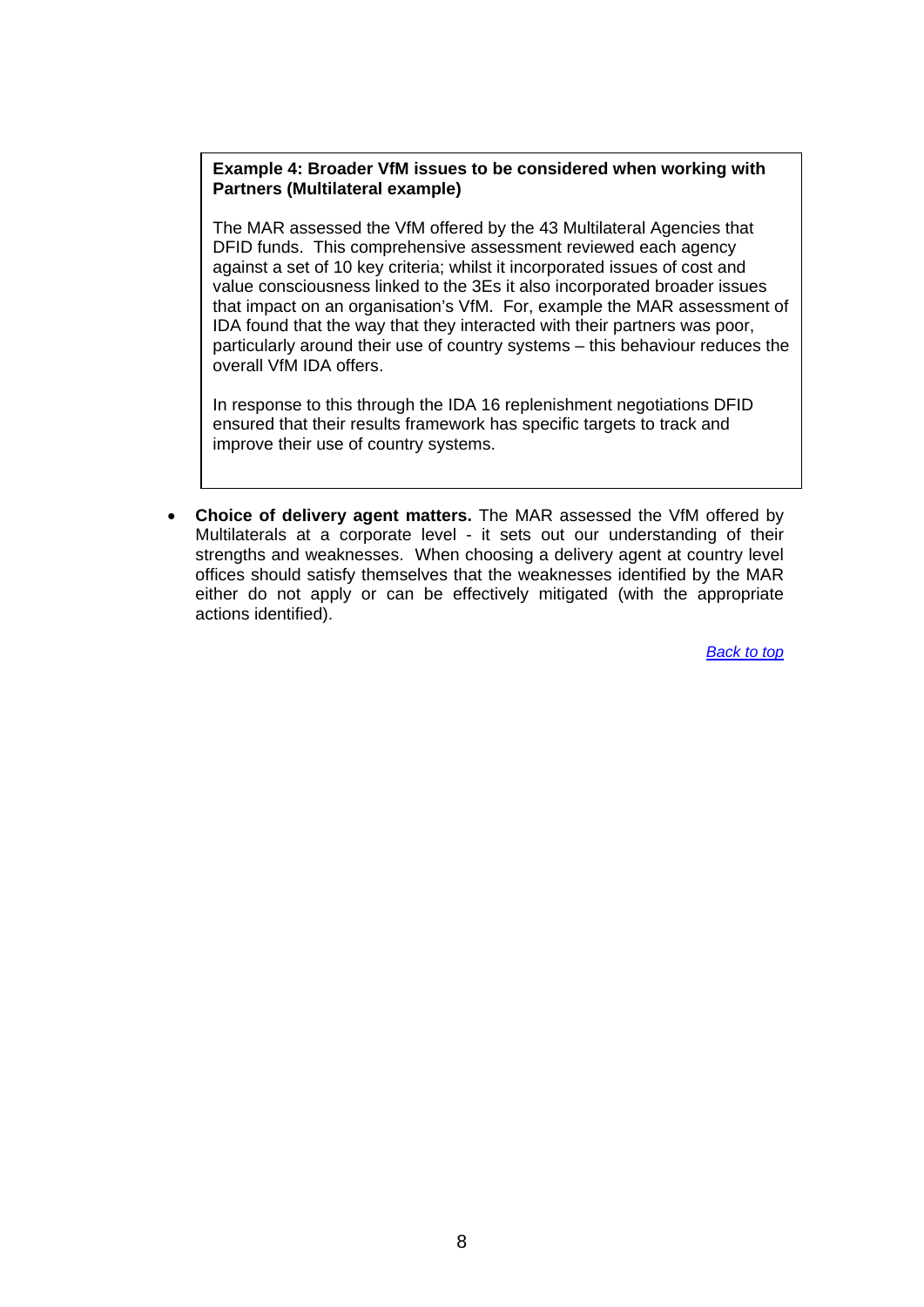## <span id="page-8-0"></span>**2. How we ensure Value for Money in our Aid Programme**

Our VfM framework has two key components:

(i) A VfM cycle which ensures that we allocate and manage resources so that we achieve the maximum development impact; and (ii) Six VfM enablers that help drive the quality of our work within this VfM cycle.

These are all mapped out in figure 1 and their VfM purposes are explained in tables 1 and 2. Many parts of the organisation contribute to this VfM cycle and these roles are also explained in these two tables.

The Investment Committee doesn't feature in the diagram but plays a key role in overseeing the whole VfM cycle and setting priorities for its improvement.

### <span id="page-8-1"></span>**Figure 2: DFID Results & VFM Framework**



## <span id="page-8-2"></span>**3. What this means for you**

- The VfM agenda involves a culture change across DFID. The increased transparency and scrutiny means we need to be prepared to be challenged on what we do and how we do it.
- This means that we have to be confident in the decisions we have taken and how we implement. We have to be sure that we have adequately considered the costs and benefits of what we plan to do and that we have a solid evidence base to demonstrate why what we're doing will achieve the expected results. We also need to manage our implementation well and take corrective action where necessary.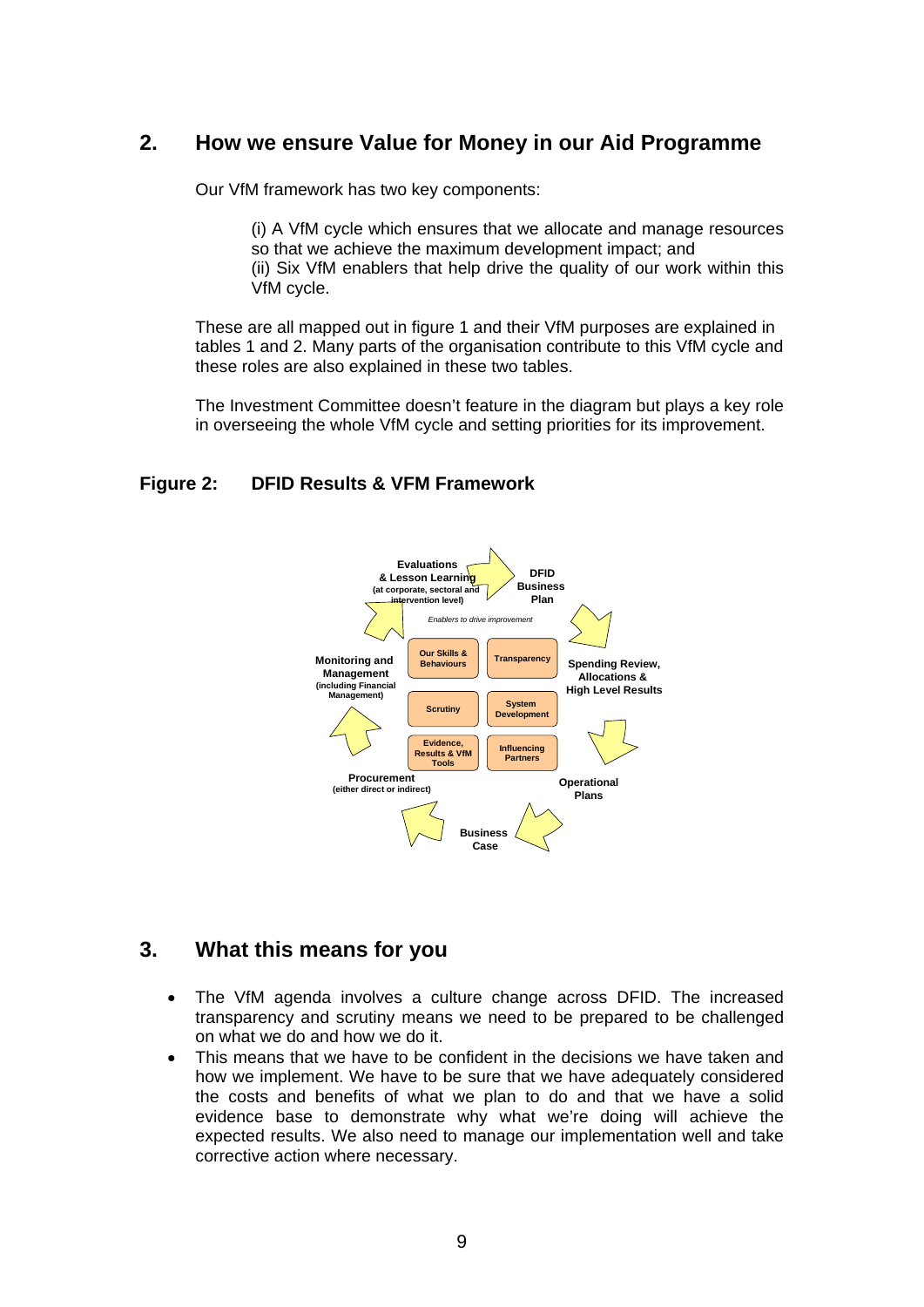- When working with partner organisations we need to ask additional questions to help take account of the different type of objectives and ways of working that other organisations may have.
- Ultimately, it all comes down to maximising the impact of each pound spent to improve the lives of the poor.

Below are some examples of expected VfM behaviours and responsibilities for people with different roles across the organisation.

### **Management Board**

- Accountability for VfM at the corporate level.
- Ensuring that all our programmes represent good VfM.
- Challenging all aspects of our programme; and
- Consistently model good VfM behaviour;

### **Investment Committee**

- Advise the Management Board/ Ministers on:
	- 1. strategic investment choices;
	- 2. resource allocation priorities; and
	- 3. whether our mix of investments is aligned with our strategic vision.
- Provide assurance to Management Board that our programmes represent good value for money; and
- Ensure DFID's investment appraisal procedures and practice are fit for purpose and champion the use of evidence and quantification of outputs.

### **Head of Office/ Department**

- Accountability for delivery of VfM,
- Understand how VfM applies to DFID work and how their behaviour will affect others;
- Building capability in all their staff.
- Be prepared to challenge, and consistently model good VfM behaviour;

### **Advisory staff**

- Include in their role making the link between results and returns (i.e. what we're getting for our money);
- Ask questions and challenge received wisdom- both on allocative decisions and design/implementation;
- Champion the use of evidence of what works:
- Share VfM knowledge with other donors and partners;
- Contribute creative thinking on VfM; and
- Feel responsible for VfM in their area/sector.

### **Programme Staff**

- Feel VfM matters and is valued by DFID:
- Understand practical VfM impact of decisions and how to assess options from a VfM perspective (both the 3Es and the additional issues considered in VfM perspective for partner organisations);
- Managing Project Cycle processes;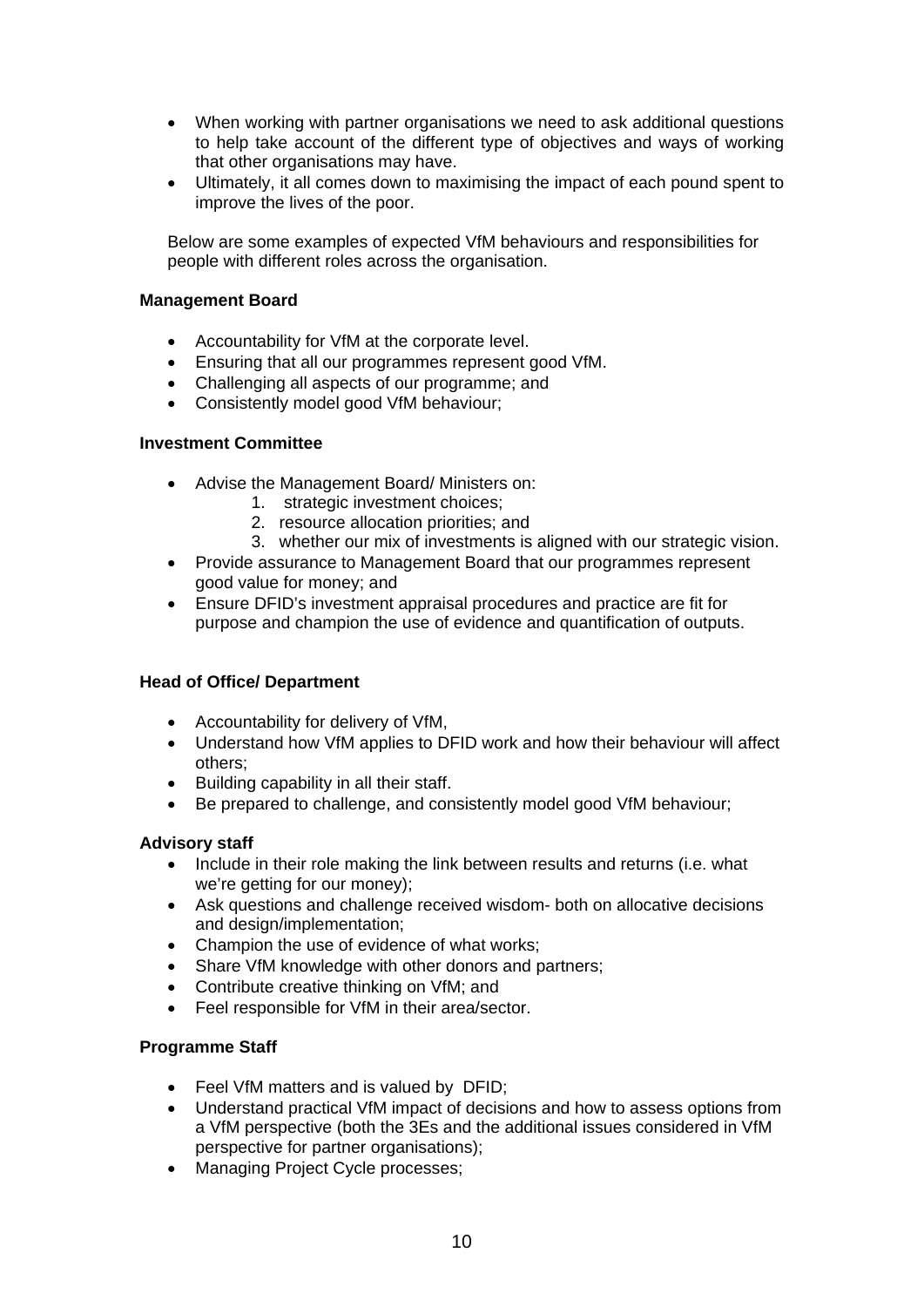- Robust monitoring;
- Improve delivery by understanding basic good practice in procurement and financial management;
- Accurately inputting of data;
- Writing about our decisions in plain English; and
- Understand how they can make a difference on VfM through challenging decisions.

### **VfM Experts – e.g. those working on guidance to practitioners**

- Understand how their work links to DFID's overall mandate;
- Speak with a single voice/ core script on VFM;
- Champion VFM in DFID and with partners;
- **Embrace overlaps between disciplines; and**
- Feel part of an expanding, multi-disciplinary community and an effective network.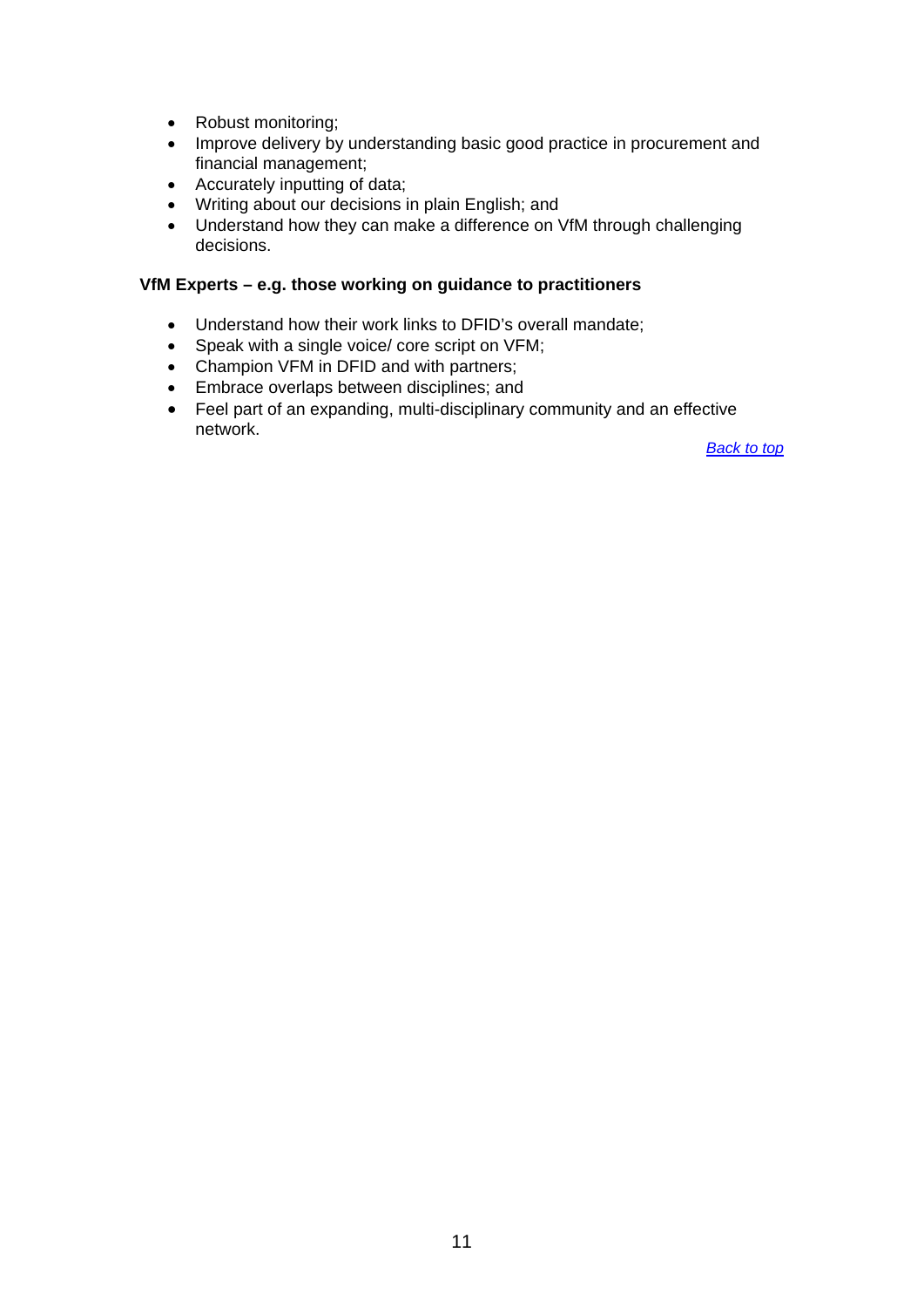**Table 1: Purpose of VfM Enablers** 

| <b>VfM Enablers</b>                        | <b>Process/Work-</b><br>stream/ Behaviour                                                                | <b>VfM Purpose</b>                                                                                                                                                                                                                                                                                                                                                                                                                                                                                                                                                                                                         |
|--------------------------------------------|----------------------------------------------------------------------------------------------------------|----------------------------------------------------------------------------------------------------------------------------------------------------------------------------------------------------------------------------------------------------------------------------------------------------------------------------------------------------------------------------------------------------------------------------------------------------------------------------------------------------------------------------------------------------------------------------------------------------------------------------|
| <b>Our Skills and</b><br><b>Behaviours</b> | Diligence, Good<br>sense and skills of<br>DFID staff.                                                    | Staff behaviours are crucial to enabling VfM.<br>$\bullet$<br>For VfM agenda to succeed we all need to show diligence in<br>$\bullet$<br>what we decide to do and how we implement (knowing what<br>works and being sure that we are delivering development<br>results in the most effective and efficient way.)<br>This involves a high level of skill and diligence from our staff.<br>$\bullet$                                                                                                                                                                                                                         |
| <b>Transparency</b>                        | <b>UK Aid</b><br>Transparency<br>Guarantee and<br><b>International Aid</b><br>Transparency<br>initiative | Publishing strategy documents, project data and<br>$\bullet$<br>documentation, and individual payments opens our decisions<br>to public scrutiny and enables the public to judge whether we<br>are delivering value for money                                                                                                                                                                                                                                                                                                                                                                                              |
|                                            | Existing<br>Management<br>decision-taking<br>process                                                     | The first line of scrutiny comes internally through our<br>$\bullet$<br>management chain.<br>Managers take responsibility that all aspects of their work<br>$\bullet$<br>represent good Value for Money.                                                                                                                                                                                                                                                                                                                                                                                                                   |
| <b>Internal</b><br><b>Scrutiny</b>         | <b>Internal Audit</b>                                                                                    | Provides internal scrutiny and informs the Accounting Officer<br>$\bullet$<br>(the Permanent Secretary) and DFID managers on the whole<br>system of risk management, control and corporate<br>governance.<br>The quality of DFID appraisals and the Business Case more<br>$\bullet$<br>generally is assured through the Quality Assurance Unit and<br>Chief Economist.                                                                                                                                                                                                                                                     |
|                                            | <b>Quality Assurance</b><br>Unit                                                                         | The quality of DFID appraisals and the Business Case more<br>$\bullet$<br>generally is assured through the Quality Assurance Unit and<br>Chief Economist.                                                                                                                                                                                                                                                                                                                                                                                                                                                                  |
|                                            | <b>Special Measures</b><br>for Multilaterals                                                             | Improve the performance of multilaterals offering poor value<br>$\bullet$<br>for money - signal to these multilaterals that DFID wants an<br>urgent improvement in its performance and will monitor<br>progress carefully. Progress will be reviewed after two years                                                                                                                                                                                                                                                                                                                                                       |
| <b>External</b>                            | Independent<br><b>Commission for Aid</b><br>Impact (ICAI)                                                | Independent evaluations that focus on whether value for<br>$\bullet$<br>money has been achieved for UK taxpayer and impact of aid<br>has been maximised;<br>Systematic process of follow up on recommendations resulting<br>$\bullet$<br>from these evaluations fosters lesson learning                                                                                                                                                                                                                                                                                                                                    |
| <b>Scrutiny</b>                            | <b>National Audit</b><br>Office / Public<br>Accounts<br>Committee                                        | Continue to carry out VfM studies on DFID to scrutinise<br>$\bullet$<br>whether we are delivering good VfM.                                                                                                                                                                                                                                                                                                                                                                                                                                                                                                                |
| <b>Results &amp;</b><br><b>VfM</b> tools   | Evidence                                                                                                 | We need to understand what works best to achieve our results<br>$\bullet$<br>and ensure investment decisions represent good VfM; RED is<br>leading on research to establish what works and what doesn't.<br>If evidence is flawed or assumptions don't hold we risk not<br>$\bullet$<br>achieving our results;<br>DFID will open in July 2011 a quality assessed internet based<br>$\bullet$<br>evidence databank, which includes evidence papers,<br>systematic reviews and access to a wide range of research<br>and e journals so staff know what type of interventions are<br>likely to work in particular situations. |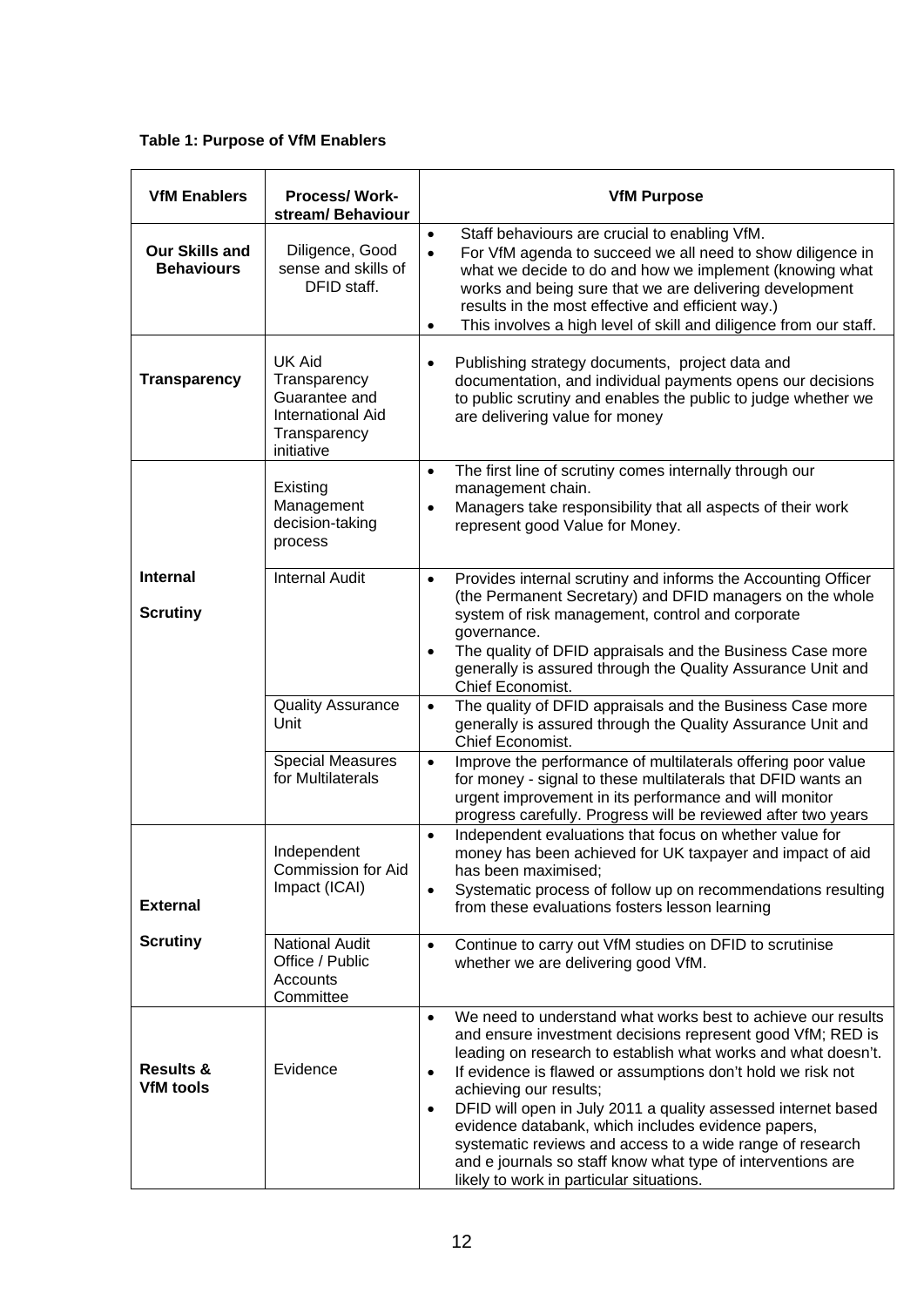| <b>VfM Enablers</b>                   | <b>Process/Work-</b><br>stream/ Behaviour              | <b>VfM Purpose</b>                                                                                                                                                                                                                                                                                                                                                                                                                                                                                                                                                                                                                                                                                             |
|---------------------------------------|--------------------------------------------------------|----------------------------------------------------------------------------------------------------------------------------------------------------------------------------------------------------------------------------------------------------------------------------------------------------------------------------------------------------------------------------------------------------------------------------------------------------------------------------------------------------------------------------------------------------------------------------------------------------------------------------------------------------------------------------------------------------------------|
|                                       | Results & VfM<br>Indicators                            | The results agenda is about being clear what outputs and<br>$\bullet$<br>outcomes we can realistically expect from an intervention<br>If we don't know what we're buying we can't assess whether it<br>$\bullet$<br>represents good VfM.<br>Indicators help us measure results achieved.<br>$\bullet$<br>VfM indicators are useful tools to help signal whether<br>$\bullet$<br>interventions represent good VfM.<br>Key international institutions have knowledge leadership roles<br>$\bullet$<br>(e.g. WB) and roles in benchmarking performance and unit<br>cost data. We need them to do that work so we in turn have<br>better data on our results & VfM.                                                |
|                                       |                                                        | Strengthen the quality of our sector VfM work:                                                                                                                                                                                                                                                                                                                                                                                                                                                                                                                                                                                                                                                                 |
|                                       | Sector VfM<br>Framework,<br>guidance and<br>capability | develop a set of core indicators in sectoral results and VFM<br>$\bullet$<br>frameworks and embed at each level of DFID Business<br>Planning<br>undertake greater internal benchmarking on unit costs and<br>$\bullet$<br>comparators of sectoral investments<br>Provide relevant sectoral evidence on what works to achieve<br>$\bullet$<br>results at good value for money;<br>monitoring of aggregate portfolio performance<br>٠<br>build DFID wide sectoral results and VfM capability<br>$\bullet$<br>engage international system and institutions to get better<br>results and VfM from global sectoral investments - and<br>strengthen international benchmarking of country results and<br>unit costs; |
|                                       | Commercial<br>Strategy                                 | Focusing strategically on getting VfM from all commercial<br>$\bullet$<br>activities.                                                                                                                                                                                                                                                                                                                                                                                                                                                                                                                                                                                                                          |
| <b>System</b><br><b>Development</b>   | Innovating and<br>Improving                            | Bringing in improvements to VfM cycle e.g. BAR and MAR for<br>$\bullet$<br>allocation process, new Business Case, Logframes, Annual<br>Reviews etc.                                                                                                                                                                                                                                                                                                                                                                                                                                                                                                                                                            |
| <b>Influencing</b><br><b>Partners</b> | Ability to affect<br>others                            | Being aware that DFID is often only one of many funders in<br>$\bullet$<br>each organisation, and so may only hold a small fraction of<br>the political and financial capital<br>Nonetheless, DFID must effectively use its financial and<br>$\bullet$<br>human resources to influence third parties to implement VfM<br>reforms at a more holistic level (as outlined in the MAR) and<br>engage other partners and donors in support of this agenda.<br>Coordination at both HQ and country level helps to<br>strengthen our ability to do this.                                                                                                                                                              |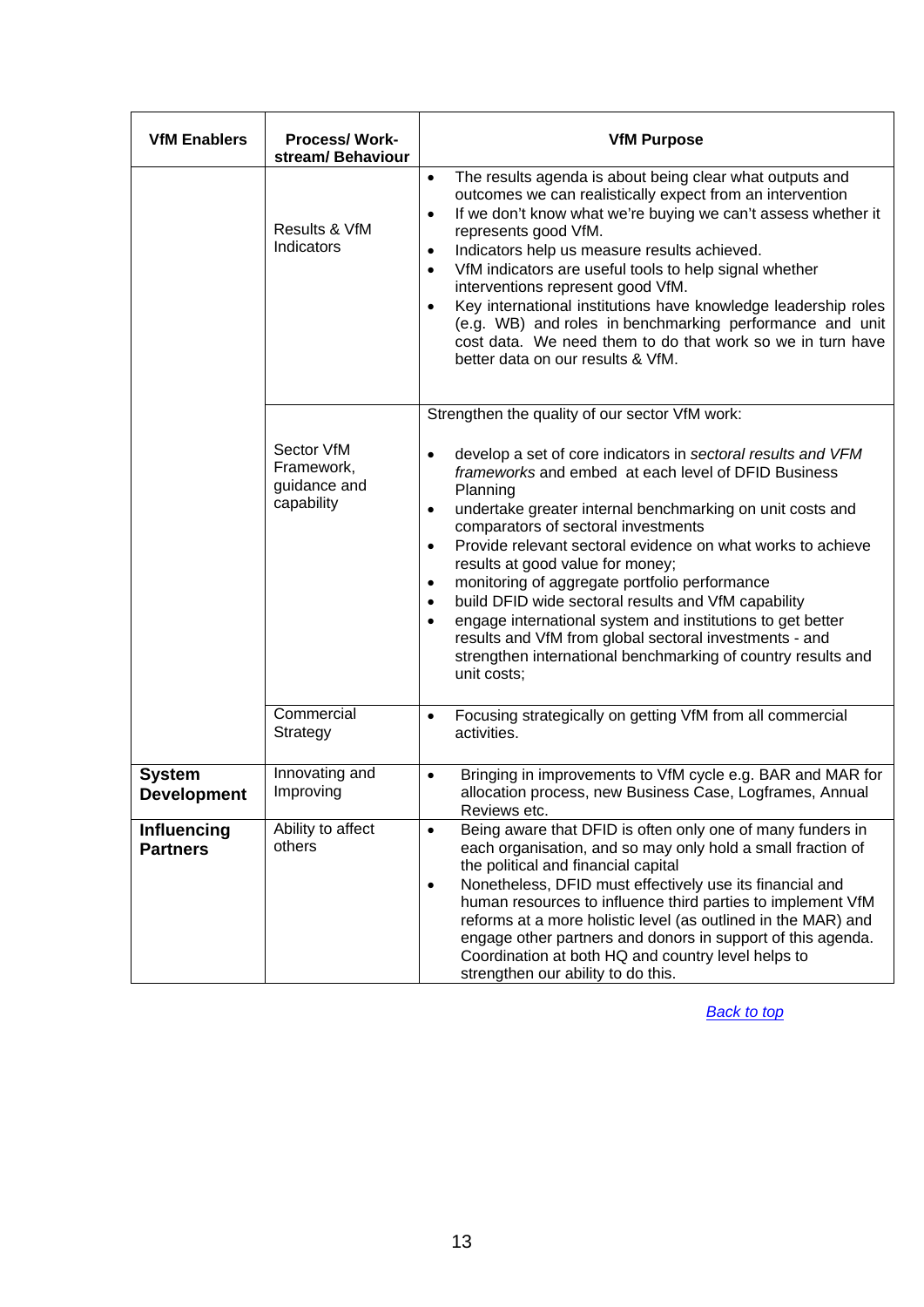### **Table 2: Purpose of VfM cycle**

| <b>VfM Cycle</b>           | <b>Process/Work-</b><br>stream                         | <b>VfM Purpose</b>                                                                                                                                                                                                                                                                                                                                                                                                                                                                                                                                                                                                                                                                                                                                                         |
|----------------------------|--------------------------------------------------------|----------------------------------------------------------------------------------------------------------------------------------------------------------------------------------------------------------------------------------------------------------------------------------------------------------------------------------------------------------------------------------------------------------------------------------------------------------------------------------------------------------------------------------------------------------------------------------------------------------------------------------------------------------------------------------------------------------------------------------------------------------------------------|
|                            | <b>DFID Business</b><br>Plan                           | Sets-out our areas of focus;<br>$\bullet$<br>Indicators on our impact and costs reported publically;<br>$\bullet$<br>Performance against the indicators enables public to judge<br>$\bullet$<br>whether we are delivering good value for money at the<br>corporate level.                                                                                                                                                                                                                                                                                                                                                                                                                                                                                                  |
| <b>VFM</b><br><b>Cycle</b> | <b>SR &amp; Allocations</b><br>(BAR, MAR, HERR<br>etc) | Spending Review sets-out resources available to achieve the<br>$\bullet$<br>Business Plan.<br>BAR, MAR and other reviews help us to choose how to<br>$\bullet$<br>allocate our resources on the basis of results in our areas of<br>focus (from Business Plan) and VfM considerations.                                                                                                                                                                                                                                                                                                                                                                                                                                                                                     |
|                            | <b>Operational Plans</b>                               | Sets-out our plans to deliver results from BAR, MAR etc.<br>$\bullet$<br>Getting the right staffing mix to achieve the results;<br>$\bullet$<br>Teams create own strategy to ensure VfM in their programme.<br>$\bullet$                                                                                                                                                                                                                                                                                                                                                                                                                                                                                                                                                   |
|                            | Corporate<br>performance<br>framework                  | Indicators and targets enable Management Board to assess<br>$\bullet$<br>whether DFID is on track to deliver agreed results in line with<br>planned costs                                                                                                                                                                                                                                                                                                                                                                                                                                                                                                                                                                                                                  |
|                            | <b>Business Case</b>                                   | Embeds evidence and consideration of value for money early<br>$\bullet$<br>in the decision making and design stages of all projects and<br>programmes;<br>Multilateral business case sets out the reforms and results we<br>$\bullet$<br>want to see to improve value for money from core financing;<br>Strengthens DFID's commercial awareness to ensure<br>$\bullet$<br>intervention design yields better value for money in<br>procurement;<br>Clarifies our approach to evaluation from the outset and in the<br>$\bullet$<br>design of the intervention; and<br>The quality of appraisal and the Business Case more<br>٠<br>generally is assured through the Quality Assurance Unit and<br>Chief Economist.                                                           |
|                            | Procurement                                            | Procurement best principles drive commercial aspect of VfM.<br>Involves:<br>being clear what we need;<br>O<br>having a sound procurement strategy which identifies<br>most appropriate funding method and route to<br>market to deliver maximum VFM,<br>developing well focussed terms of reference that<br>$\circ$<br>enable bidders or other Partners such as CSOs and<br>Multilaterals using DFID funds to be clear what they<br>being asked to deliver and by when;<br>having appropriate evaluation criteria and<br>$\circ$<br>assessment,<br>conducting good negotiations,<br>O<br>maintaining appropriate relationships with the<br>$\circ$<br>supplier,<br>carrying out effective monitoring,<br>O<br>Payment by results, and<br>$\circ$<br>Learning lessons.<br>O |